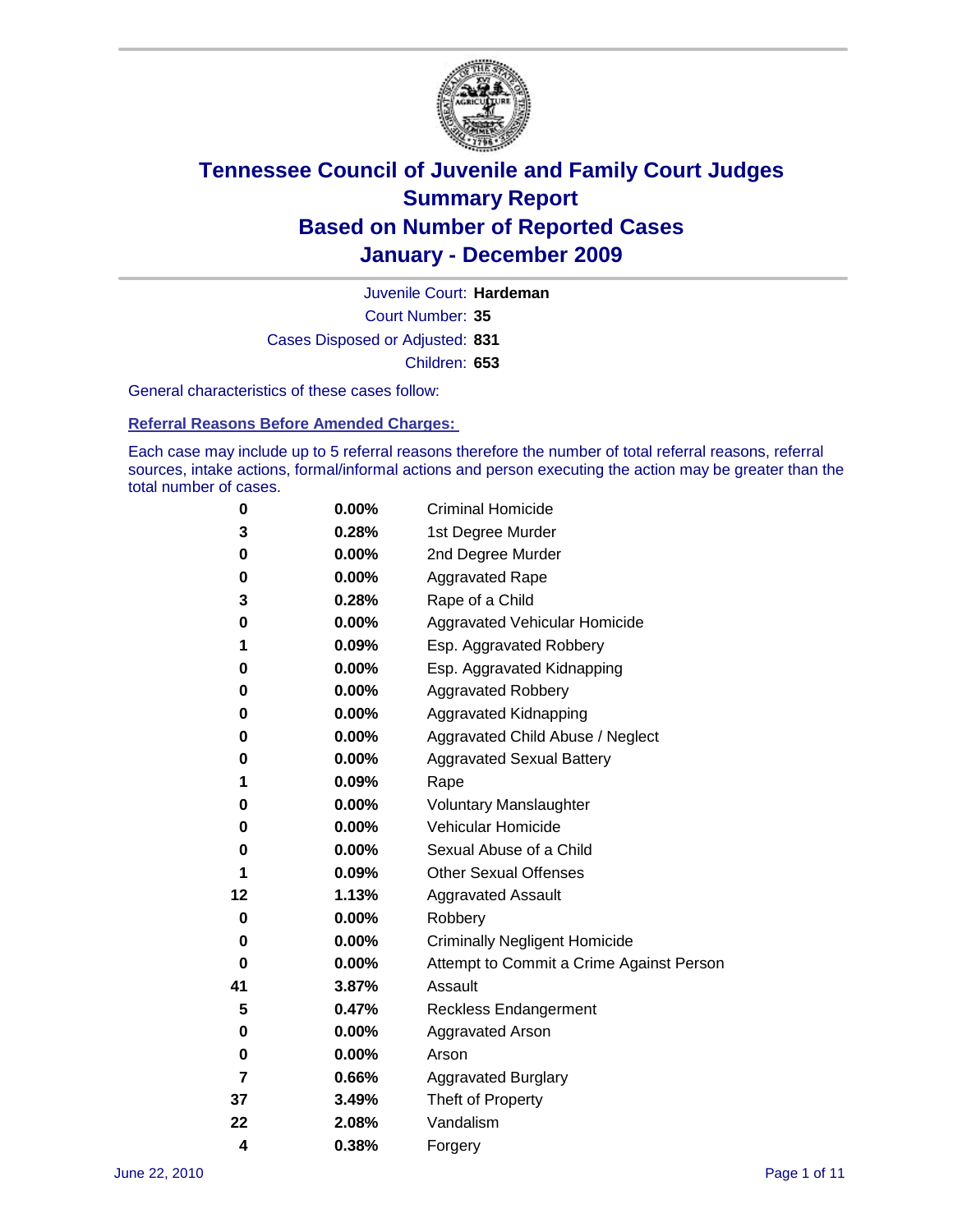

Court Number: **35** Juvenile Court: **Hardeman** Cases Disposed or Adjusted: **831** Children: **653**

#### **Referral Reasons Before Amended Charges:**

Each case may include up to 5 referral reasons therefore the number of total referral reasons, referral sources, intake actions, formal/informal actions and person executing the action may be greater than the total number of cases.

| $\pmb{0}$ | 0.00%    | <b>Worthless Checks</b>                                     |
|-----------|----------|-------------------------------------------------------------|
| 0         | 0.00%    | Illegal Possession / Fraudulent Use of Credit / Debit Cards |
| 15        | 1.42%    | <b>Burglary</b>                                             |
| 1         | 0.09%    | Unauthorized Use of a Vehicle                               |
| 0         | $0.00\%$ | <b>Cruelty to Animals</b>                                   |
| 1         | 0.09%    | Sale of Controlled Substances                               |
| 17        | 1.60%    | <b>Other Drug Offenses</b>                                  |
| 21        | 1.98%    | Possession of Controlled Substances                         |
| 1         | 0.09%    | <b>Criminal Attempt</b>                                     |
| 0         | 0.00%    | Carrying Weapons on School Property                         |
| 1         | 0.09%    | Unlawful Carrying / Possession of a Weapon                  |
| 1         | 0.09%    | <b>Evading Arrest</b>                                       |
| 0         | 0.00%    | Escape                                                      |
| 0         | $0.00\%$ | Driving Under Influence (DUI)                               |
| 6         | 0.57%    | Possession / Consumption of Alcohol                         |
| 1         | 0.09%    | Resisting Stop, Frisk, Halt, Arrest or Search               |
| 0         | $0.00\%$ | <b>Aggravated Criminal Trespass</b>                         |
| 1         | 0.09%    | Harassment                                                  |
| 0         | 0.00%    | Failure to Appear                                           |
| 8         | 0.75%    | Filing a False Police Report                                |
| 1         | 0.09%    | Criminal Impersonation                                      |
| 28        | 2.64%    | <b>Disorderly Conduct</b>                                   |
| 9         | 0.85%    | <b>Criminal Trespass</b>                                    |
| 2         | 0.19%    | Public Intoxication                                         |
| 0         | $0.00\%$ | Gambling                                                    |
| 189       | 17.83%   | <b>Traffic</b>                                              |
| 1         | 0.09%    | <b>Local Ordinances</b>                                     |
| 0         | 0.00%    | Violation of Wildlife Regulations                           |
| 1         | 0.09%    | Contempt of Court                                           |
| 38        | 3.58%    | Violation of Probation                                      |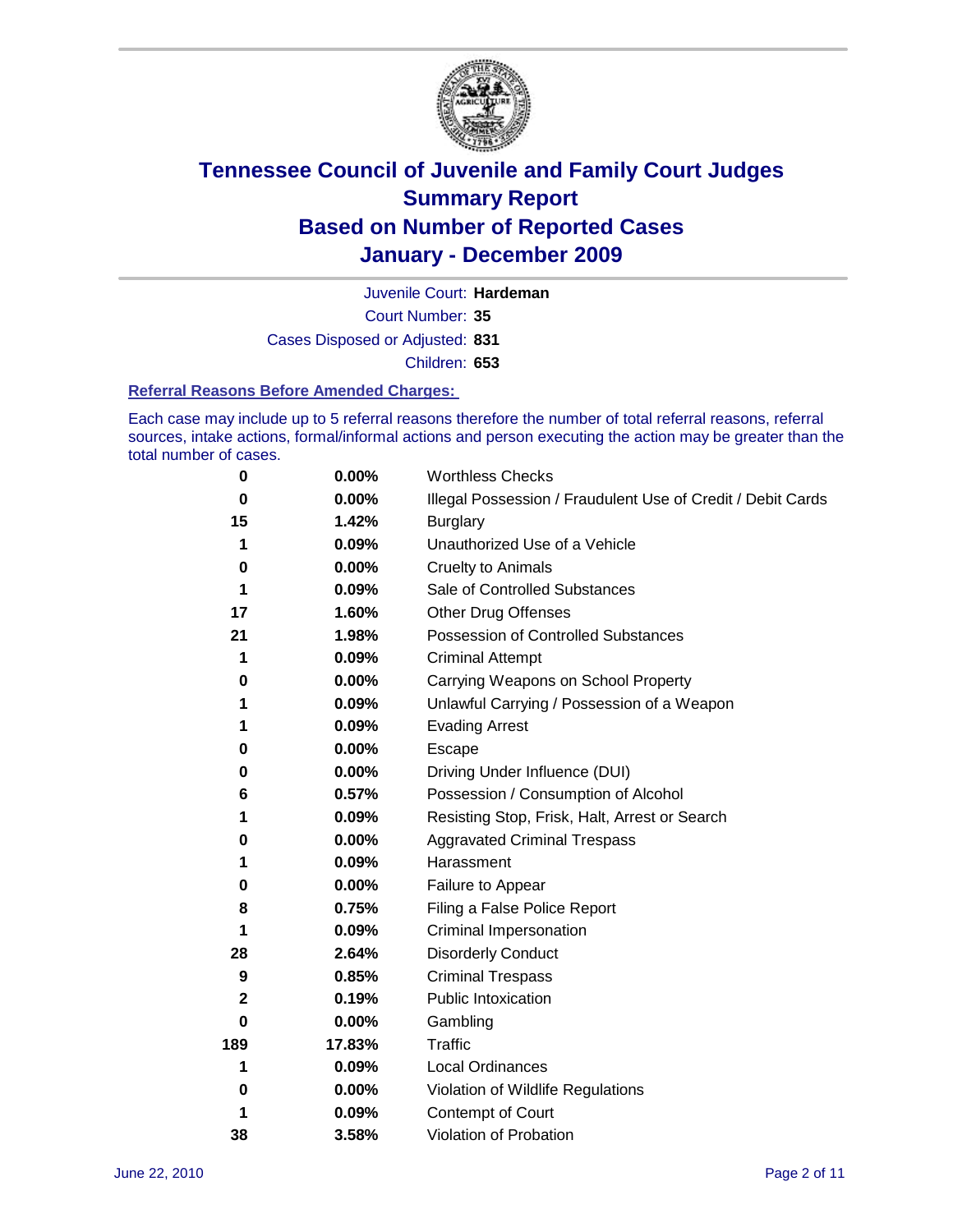

Court Number: **35** Juvenile Court: **Hardeman** Cases Disposed or Adjusted: **831** Children: **653**

#### **Referral Reasons Before Amended Charges:**

Each case may include up to 5 referral reasons therefore the number of total referral reasons, referral sources, intake actions, formal/informal actions and person executing the action may be greater than the total number of cases.

| 1,060             | 100.00%           | <b>Total Referrals</b>                 |
|-------------------|-------------------|----------------------------------------|
| 3                 | 0.28%             | Other                                  |
| 0                 | 0.00%             | <b>Consent to Marry</b>                |
| 0                 | 0.00%             | <b>Request for Medical Treatment</b>   |
| 396               | 37.36%            | <b>Child Support</b>                   |
| 51                | 4.81%             | Paternity / Legitimation               |
| 0                 | 0.00%             | Visitation                             |
| 0                 | 0.00%             | Custody                                |
| 0                 | 0.00%             | <b>Foster Care Review</b>              |
| 0                 | 0.00%             | <b>Administrative Review</b>           |
| 69                | 6.51%             | <b>Judicial Review</b>                 |
| 0                 | $0.00\%$          | Violation of Informal Adjustment       |
| 0                 | $0.00\%$          | <b>Violation of Pretrial Diversion</b> |
| 0                 | 0.00%             | <b>Termination of Parental Rights</b>  |
| 0                 | 0.00%             | Dependency / Neglect                   |
| $\bf{0}$          | $0.00\%$          | <b>Physically Abused Child</b>         |
| 0                 | 0.00%             | Sexually Abused Child                  |
| 20                | 1.89%             | Violation of Curfew                    |
| $\bf{0}$          | $0.00\%$          | Violation of a Valid Court Order       |
| 4                 | 0.38%             | Possession of Tobacco Products         |
| $\mathbf 0$       | $0.00\%$          | Out-of-State Runaway                   |
| 4                 | 0.38%             | Truancy<br>In-State Runaway            |
| $\mathbf 0$<br>31 | $0.00\%$<br>2.92% | <b>Unruly Behavior</b>                 |
| $\mathbf 2$       | 0.19%             | Violation of Aftercare                 |
|                   |                   |                                        |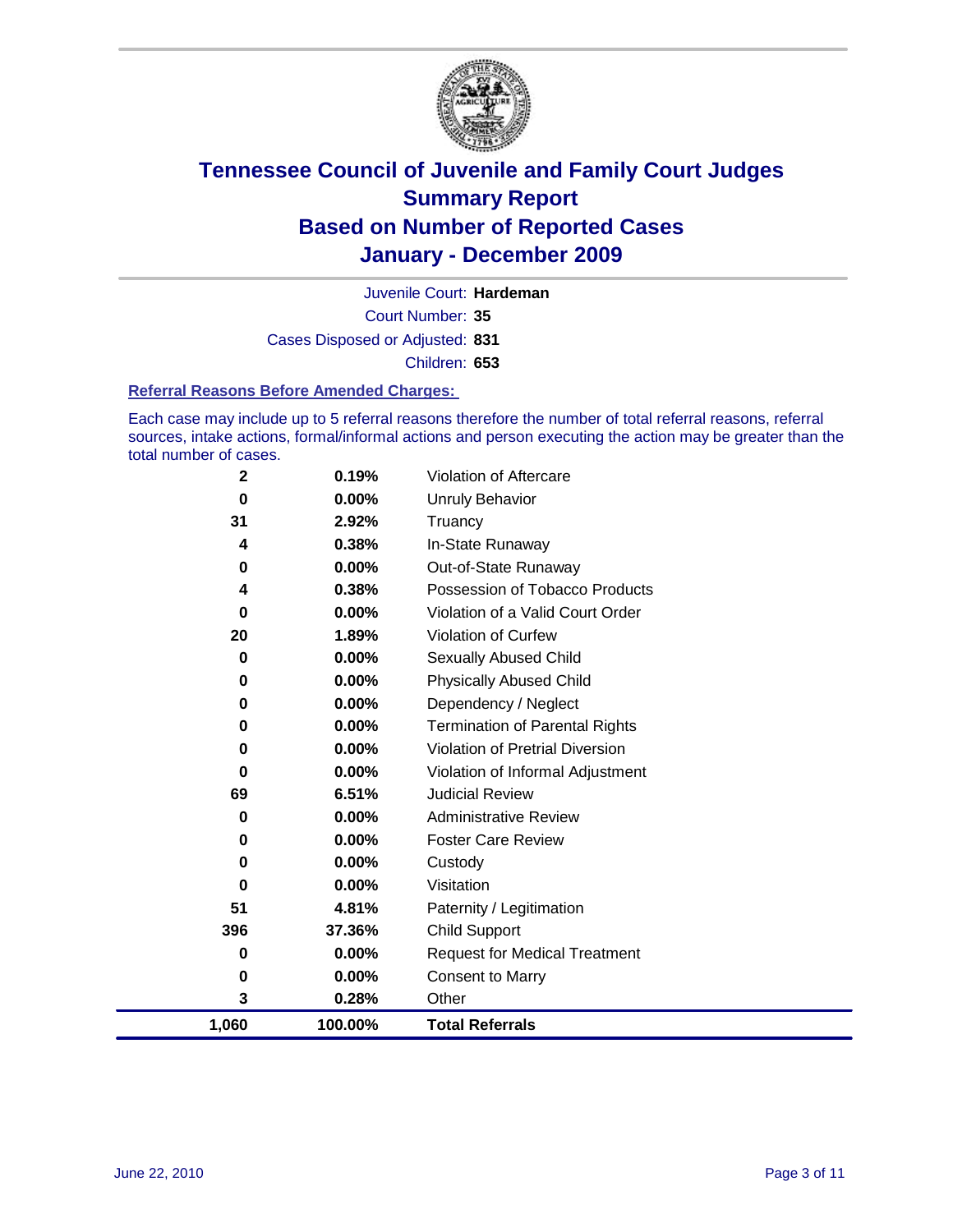

|                            |                                 | Juvenile Court: Hardeman          |  |  |  |
|----------------------------|---------------------------------|-----------------------------------|--|--|--|
|                            | Court Number: 35                |                                   |  |  |  |
|                            | Cases Disposed or Adjusted: 831 |                                   |  |  |  |
|                            |                                 | Children: 653                     |  |  |  |
| <b>Referral Sources: 1</b> |                                 |                                   |  |  |  |
| 470                        | 44.34%                          | Law Enforcement                   |  |  |  |
|                            |                                 |                                   |  |  |  |
| 7                          | 0.66%                           | Parents                           |  |  |  |
| 0                          | $0.00\%$                        | Relatives                         |  |  |  |
| 0                          | $0.00\%$                        | Self                              |  |  |  |
| 26                         | 2.45%                           | School                            |  |  |  |
| 0                          | $0.00\%$                        | <b>CSA</b>                        |  |  |  |
| 83                         | 7.83%                           | <b>DCS</b>                        |  |  |  |
| 1                          | 0.09%                           | <b>Other State Department</b>     |  |  |  |
| 420                        | 39.62%                          | <b>District Attorney's Office</b> |  |  |  |
| 23                         | 2.17%                           | <b>Court Staff</b>                |  |  |  |
| 0                          | $0.00\%$                        | Social Agency                     |  |  |  |
| $\overline{2}$             | 0.19%                           | <b>Other Court</b>                |  |  |  |
| 0                          | $0.00\%$                        | Victim                            |  |  |  |
| 0                          | 0.00%                           | Child & Parent                    |  |  |  |
| 0                          | 0.00%                           | Hospital                          |  |  |  |
| 0                          | $0.00\%$                        | Unknown                           |  |  |  |

 **2.64%** Other **1,060 100.00% Total Referral Sources**

### **Age of Child at Referral: 2**

| 30<br>0 | 4.59%<br>$0.00\%$ | Ages 19 and Over<br>Unknown |  |
|---------|-------------------|-----------------------------|--|
|         |                   |                             |  |
|         |                   |                             |  |
| 145     |                   | Ages 17 through 18          |  |
| 156     | 23.89%            | Ages 15 through 16          |  |
| 60      | 9.19%             | Ages 13 through 14          |  |
| 34      | 5.21%             | Ages 11 through 12          |  |
| 228     | 34.92%            | Ages 10 and Under           |  |
|         |                   | 22.21%                      |  |

<sup>1</sup> If different than number of Referral Reasons (1060), verify accuracy of your court's data.

<sup>2</sup> One child could be counted in multiple categories, verify accuracy of your court's data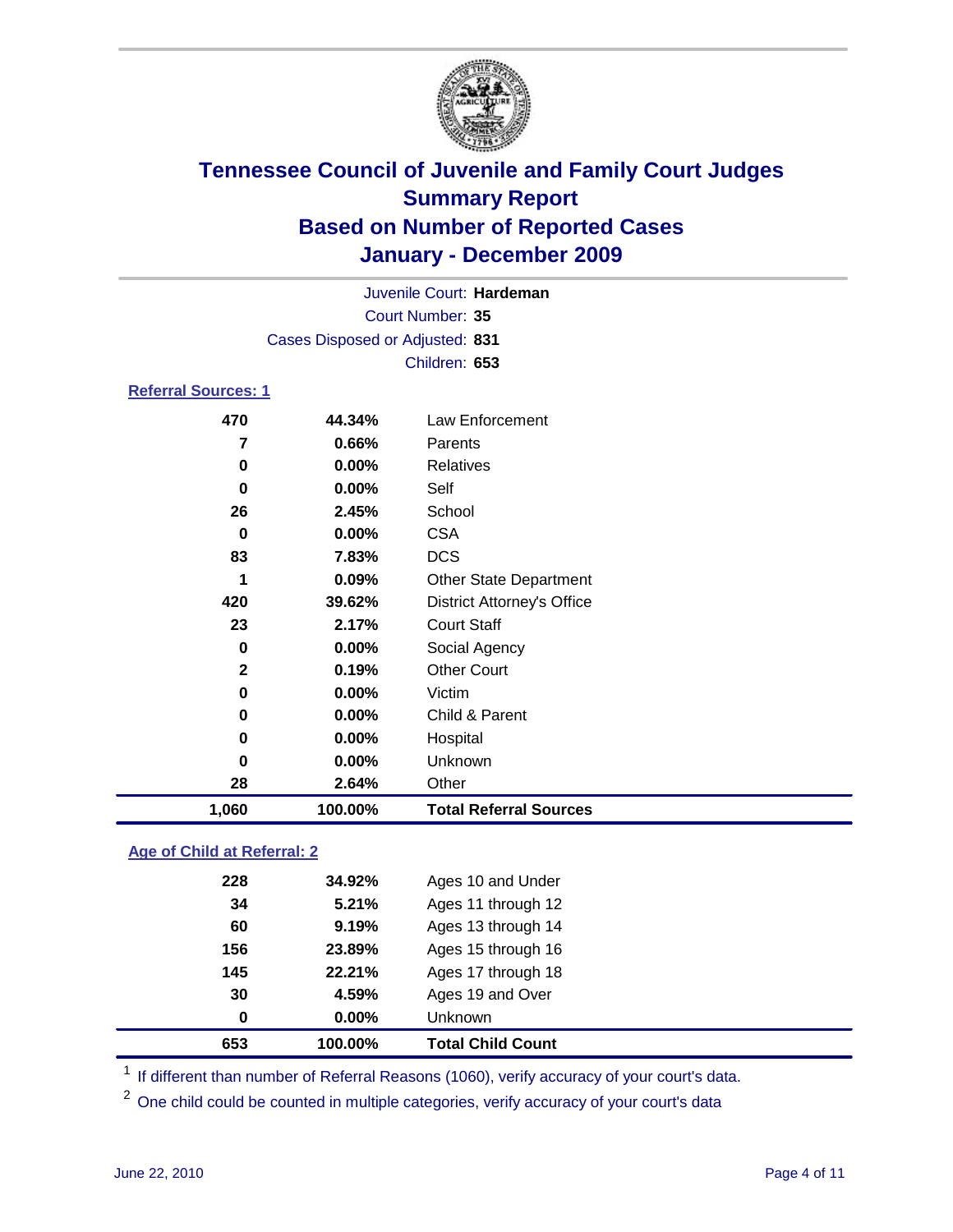

|                                         | Juvenile Court: Hardeman        |                          |  |  |  |
|-----------------------------------------|---------------------------------|--------------------------|--|--|--|
|                                         | Court Number: 35                |                          |  |  |  |
|                                         | Cases Disposed or Adjusted: 831 |                          |  |  |  |
|                                         | Children: 653                   |                          |  |  |  |
| Sex of Child: 1                         |                                 |                          |  |  |  |
| 353                                     | 54.06%                          | Male                     |  |  |  |
| 211                                     | 32.31%                          | Female                   |  |  |  |
| 89                                      | 13.63%                          | Unknown                  |  |  |  |
| 653                                     | 100.00%                         | <b>Total Child Count</b> |  |  |  |
| Race of Child: 1                        |                                 |                          |  |  |  |
| 157                                     | 24.04%                          | White                    |  |  |  |
| 409                                     | 62.63%                          | African American         |  |  |  |
| $\mathbf 0$                             | 0.00%                           | Native American          |  |  |  |
| 7                                       | 1.07%                           | Asian                    |  |  |  |
| 4                                       | 0.61%                           | Mixed                    |  |  |  |
| 76                                      | 11.64%                          | Unknown                  |  |  |  |
| 653                                     | 100.00%                         | <b>Total Child Count</b> |  |  |  |
| <b>Hispanic Origin: 1</b>               |                                 |                          |  |  |  |
| 8                                       | 1.23%                           | Yes                      |  |  |  |
| 577                                     | 88.36%                          | No                       |  |  |  |
| 68                                      | 10.41%                          | Unknown                  |  |  |  |
| 653                                     | 100.00%                         | <b>Total Child Count</b> |  |  |  |
| <b>School Enrollment of Children: 1</b> |                                 |                          |  |  |  |
| 445                                     | 68.15%                          | Yes                      |  |  |  |
| 136                                     | 20.83%                          | <b>No</b>                |  |  |  |
| 72                                      | 11.03%                          | Unknown                  |  |  |  |
| 653                                     | 100.00%                         | <b>Total Child Count</b> |  |  |  |

One child could be counted in multiple categories, verify accuracy of your court's data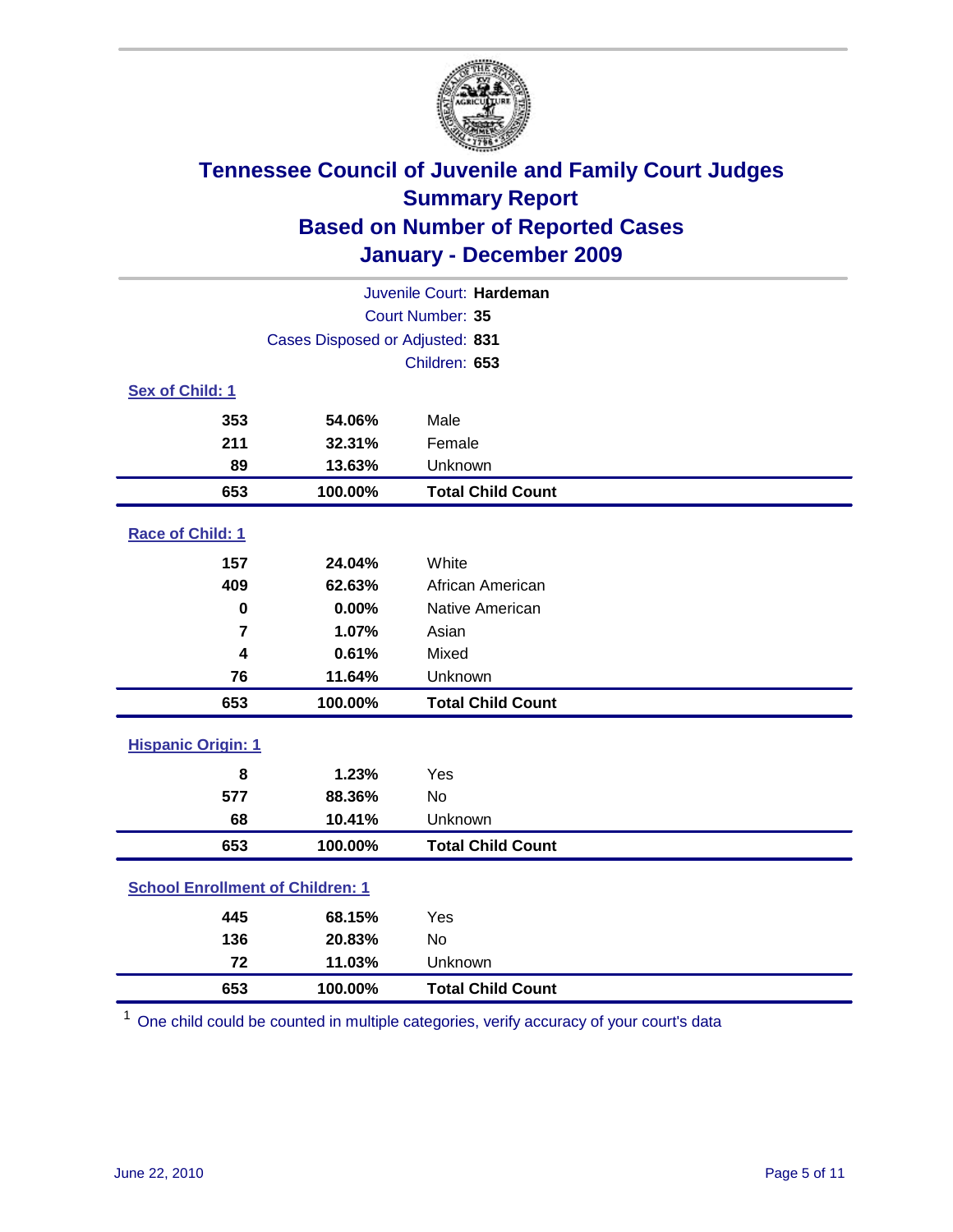

Court Number: **35** Juvenile Court: **Hardeman** Cases Disposed or Adjusted: **831** Children: **653**

#### **Living Arrangement of Child at Time of Referral: 1**

| 653 | 100.00%  | <b>Total Child Count</b>     |
|-----|----------|------------------------------|
| 7   | 1.07%    | Other                        |
| 55  | 8.42%    | Unknown                      |
| 1   | 0.15%    | Independent                  |
| 0   | $0.00\%$ | In an Institution            |
| 5   | 0.77%    | In a Residential Center      |
| 7   | 1.07%    | In a Group Home              |
| 7   | 1.07%    | With Foster Family           |
| 1   | 0.15%    | With Adoptive Parents        |
| 40  | 6.13%    | <b>With Relatives</b>        |
| 26  | 3.98%    | With Father                  |
| 376 | 57.58%   | With Mother                  |
| 40  | 6.13%    | With Mother and Stepfather   |
| 13  | 1.99%    | With Father and Stepmother   |
| 75  | 11.49%   | With Both Biological Parents |
|     |          |                              |

#### **Type of Detention: 2**

| 831          | 100.00%  | <b>Total Detention Count</b> |  |
|--------------|----------|------------------------------|--|
| 0            | $0.00\%$ | Other                        |  |
| 829          | 99.76%   | Does Not Apply               |  |
| $\bf{0}$     | $0.00\%$ | <b>Unknown</b>               |  |
| 0            | 0.00%    | <b>Psychiatric Hospital</b>  |  |
| 0            | 0.00%    | Jail - No Separation         |  |
| 0            | $0.00\%$ | Jail - Partial Separation    |  |
| 0            | $0.00\%$ | Jail - Complete Separation   |  |
| $\mathbf{2}$ | 0.24%    | Juvenile Detention Facility  |  |
| 0            | $0.00\%$ | Non-Secure Placement         |  |
|              |          |                              |  |

<sup>1</sup> One child could be counted in multiple categories, verify accuracy of your court's data

<sup>2</sup> If different than number of Cases (831) verify accuracy of your court's data.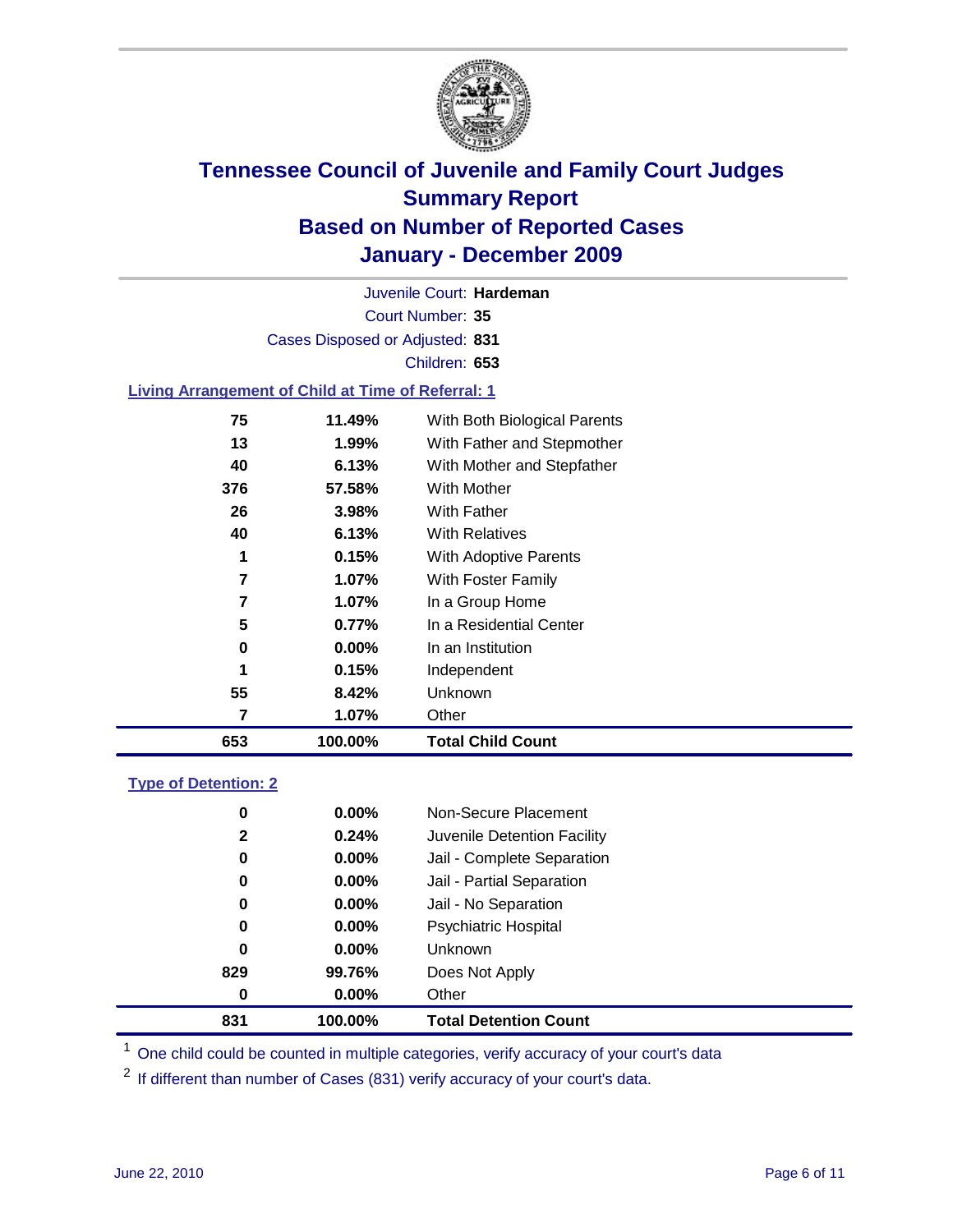

|                                                    | Juvenile Court: Hardeman        |                                      |  |  |  |
|----------------------------------------------------|---------------------------------|--------------------------------------|--|--|--|
|                                                    | Court Number: 35                |                                      |  |  |  |
|                                                    | Cases Disposed or Adjusted: 831 |                                      |  |  |  |
|                                                    | Children: 653                   |                                      |  |  |  |
| <b>Placement After Secure Detention Hearing: 1</b> |                                 |                                      |  |  |  |
| $\mathbf 0$                                        | 0.00%                           | Returned to Prior Living Arrangement |  |  |  |
| $\bf{0}$                                           | 0.00%                           | Juvenile Detention Facility          |  |  |  |
| 2                                                  | 0.24%                           | Jail                                 |  |  |  |
| $\bf{0}$                                           | 0.00%                           | Shelter / Group Home                 |  |  |  |
| 0                                                  | 0.00%                           | <b>Foster Family Home</b>            |  |  |  |
| 0                                                  | 0.00%                           | Psychiatric Hospital                 |  |  |  |
| U                                                  | 0.00%                           | Unknown                              |  |  |  |
| 829                                                | 99.76%                          | Does Not Apply                       |  |  |  |
| $\mathbf 0$                                        | 0.00%                           | Other                                |  |  |  |
| 831                                                | 100.00%                         | <b>Total Placement Count</b>         |  |  |  |
| <b>Intake Actions: 2</b>                           |                                 |                                      |  |  |  |
|                                                    |                                 |                                      |  |  |  |
| 794                                                | 74.91%                          | <b>Petition Filed</b>                |  |  |  |
| 61                                                 | 5.75%                           | <b>Motion Filed</b>                  |  |  |  |
| 184                                                | 17.36%                          | <b>Citation Processed</b>            |  |  |  |
| 0                                                  | 0.00%                           | Notification of Paternity Processed  |  |  |  |
| $\mathbf 0$                                        | 0.00%                           | Scheduling of Judicial Review        |  |  |  |
| $\bf{0}$                                           | 0.00%                           | Scheduling of Administrative Review  |  |  |  |
| 0                                                  | 0.00%                           | Scheduling of Foster Care Review     |  |  |  |
| 0                                                  | 0.00%                           | <b>Unknown</b>                       |  |  |  |
| $\bf{0}$                                           | 0.00%                           | Does Not Apply                       |  |  |  |
| 21                                                 | 1.98%                           | Other                                |  |  |  |
| 1,060                                              | 100.00%                         | <b>Total Intake Count</b>            |  |  |  |

<sup>1</sup> If different than number of Cases (831) verify accuracy of your court's data.

<sup>2</sup> If different than number of Referral Reasons (1060), verify accuracy of your court's data.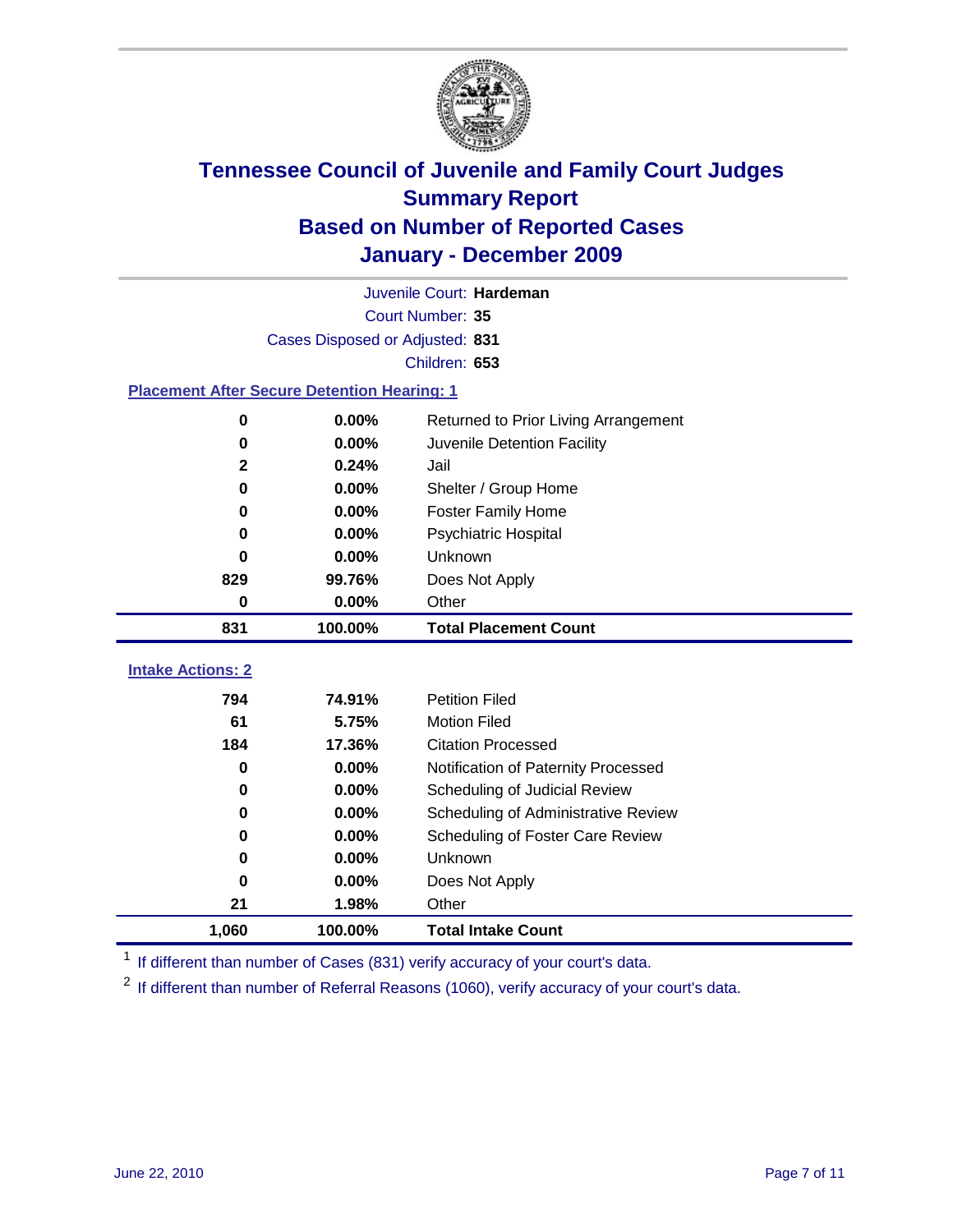

Court Number: **35** Juvenile Court: **Hardeman** Cases Disposed or Adjusted: **831** Children: **653**

#### **Last Grade Completed by Child: 1**

| 653                     | 100.00% | <b>Total Child Count</b>     |
|-------------------------|---------|------------------------------|
| 6                       | 0.92%   | Other                        |
| 239                     | 36.60%  | Unknown                      |
| 0                       | 0.00%   | <b>Never Attended School</b> |
| 9                       | 1.38%   | Graduated                    |
| $\overline{\mathbf{2}}$ | 0.31%   | <b>GED</b>                   |
| 0                       | 0.00%   | Non-Graded Special Ed        |
| $\mathbf 2$             | 0.31%   | 12th Grade                   |
| 43                      | 6.58%   | 11th Grade                   |
| 91                      | 13.94%  | 10th Grade                   |
| 53                      | 8.12%   | 9th Grade                    |
| 47                      | 7.20%   | 8th Grade                    |
| 20                      | 3.06%   | 7th Grade                    |
| 10                      | 1.53%   | 6th Grade                    |
| 5                       | 0.77%   | 5th Grade                    |
| 1                       | 0.15%   | 4th Grade                    |
| 1                       | 0.15%   | 3rd Grade                    |
| 3                       | 0.46%   | 2nd Grade                    |
| $\mathbf 0$             | 0.00%   | 1st Grade                    |
| 10                      | 1.53%   | Kindergarten                 |
| $\bf{0}$                | 0.00%   | Preschool                    |
| 111                     | 17.00%  | Too Young for School         |

### **Enrolled in Special Education: 1**

| 653 | 100.00% | <b>Total Child Count</b> |  |
|-----|---------|--------------------------|--|
| 260 | 39.82%  | Unknown                  |  |
| 358 | 54.82%  | No                       |  |
| 35  | 5.36%   | Yes                      |  |
|     |         |                          |  |

One child could be counted in multiple categories, verify accuracy of your court's data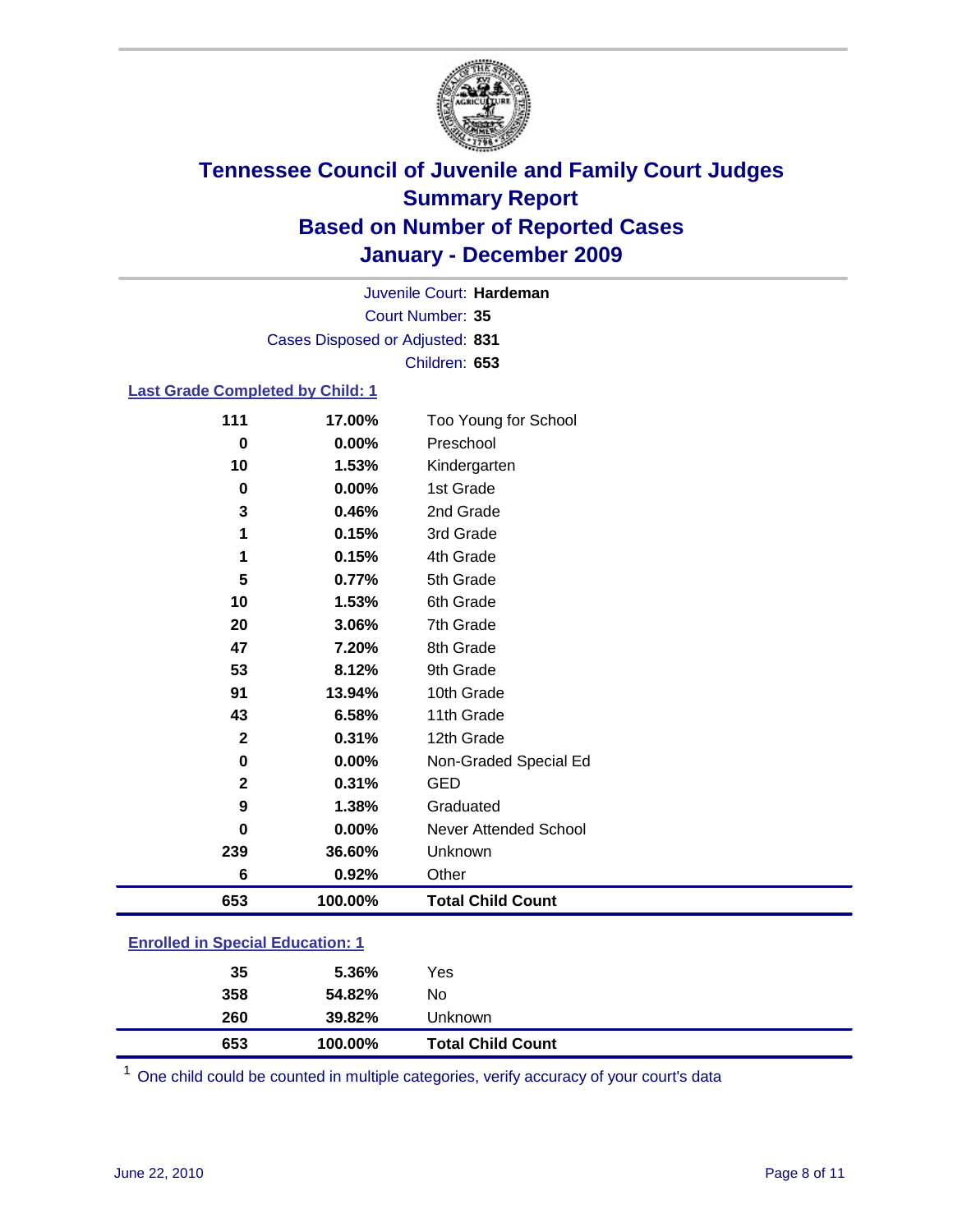

|                              | Juvenile Court: Hardeman        |                           |  |  |
|------------------------------|---------------------------------|---------------------------|--|--|
|                              | Court Number: 35                |                           |  |  |
|                              | Cases Disposed or Adjusted: 831 |                           |  |  |
|                              | Children: 653                   |                           |  |  |
| <b>Action Executed By: 1</b> |                                 |                           |  |  |
| 1,060                        | 100.00%                         | Judge                     |  |  |
| 0                            | $0.00\%$                        | Referee                   |  |  |
| 0                            | $0.00\%$                        | <b>YSO</b>                |  |  |
| 0                            | $0.00\%$                        | Other                     |  |  |
| 0                            | 0.00%                           | Unknown                   |  |  |
| 1,060                        | 100.00%                         | <b>Total Action Count</b> |  |  |

### **Formal / Informal Actions: 1**

| 214   | 20.19%   | Dismissed                                        |
|-------|----------|--------------------------------------------------|
|       | $0.09\%$ | Retired / Nolle Prosequi                         |
| 227   | 21.42%   | <b>Complaint Substantiated Delinquent</b>        |
| 98    | 9.25%    | <b>Complaint Substantiated Status Offender</b>   |
| 0     | $0.00\%$ | <b>Complaint Substantiated Dependent/Neglect</b> |
| 0     | $0.00\%$ | <b>Complaint Substantiated Abused</b>            |
| 0     | $0.00\%$ | <b>Complaint Substantiated Mentally III</b>      |
| 0     | $0.00\%$ | Informal Adjustment                              |
| 0     | $0.00\%$ | <b>Pretrial Diversion</b>                        |
| 0     | $0.00\%$ | <b>Transfer to Adult Court Hearing</b>           |
| 1     | 0.09%    | Charges Cleared by Transfer to Adult Court       |
| 491   | 46.32%   | Special Proceeding                               |
| 0     | $0.00\%$ | <b>Review Concluded</b>                          |
| 28    | 2.64%    | Case Held Open                                   |
| 0     | $0.00\%$ | Other                                            |
| 0     | $0.00\%$ | <b>Unknown</b>                                   |
| 1,060 | 100.00%  | <b>Total Action Count</b>                        |

<sup>1</sup> If different than number of Referral Reasons (1060), verify accuracy of your court's data.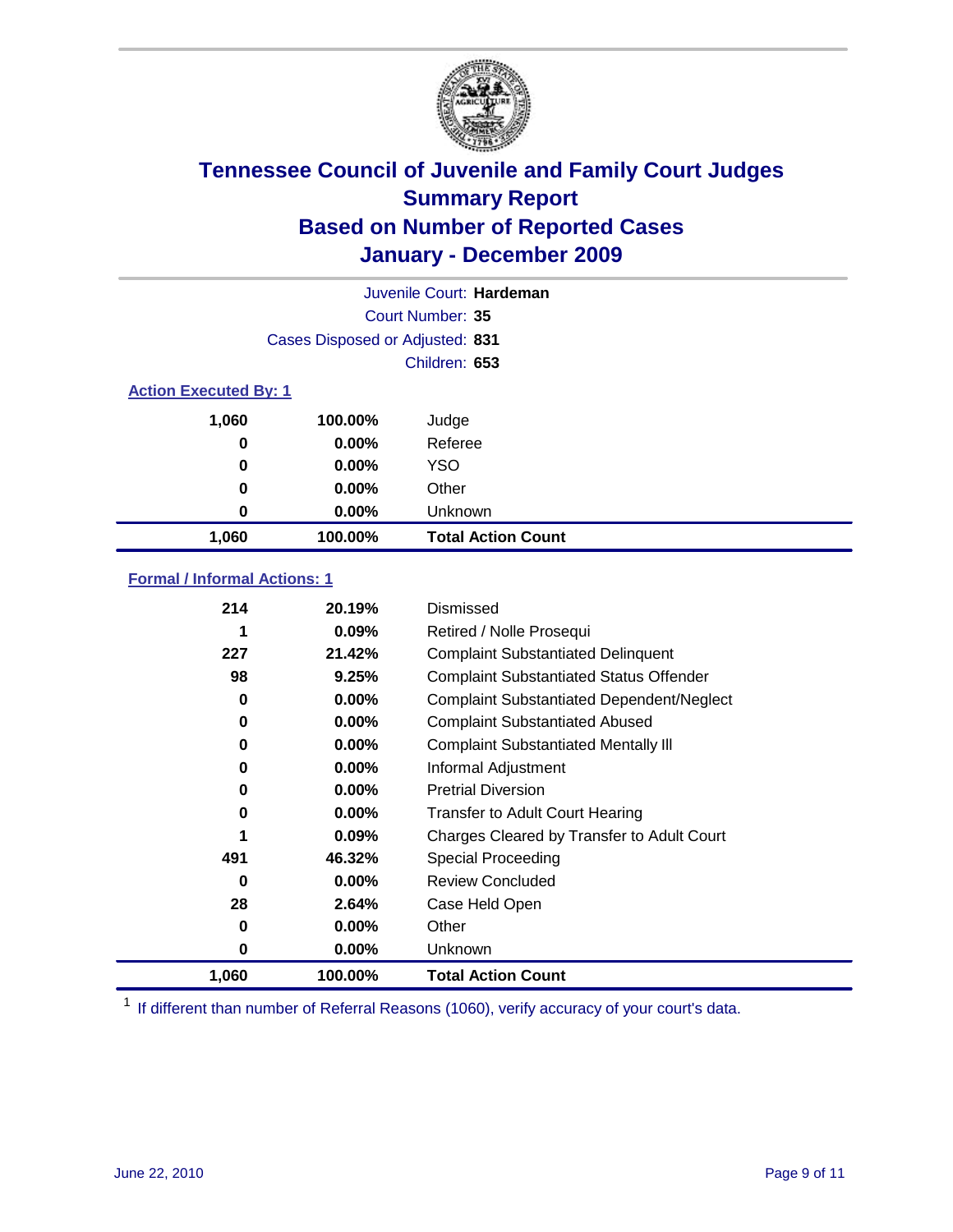

|                       |                                 | Juvenile Court: Hardeman                              |
|-----------------------|---------------------------------|-------------------------------------------------------|
|                       |                                 | Court Number: 35                                      |
|                       | Cases Disposed or Adjusted: 831 |                                                       |
|                       |                                 | Children: 653                                         |
| <b>Case Outcomes:</b> |                                 | There can be multiple outcomes for one child or case. |
| 174                   | 13.69%                          | <b>Case Dismissed</b>                                 |
| 3                     | 0.24%                           | Case Retired or Nolle Prosequi                        |
| 1                     | 0.08%                           | Warned / Counseled                                    |
| 1                     | 0.08%                           | Held Open For Review                                  |
| 108                   | 8.50%                           | Supervision / Probation to Juvenile Court             |
| 11                    | 0.87%                           | <b>Probation to Parents</b>                           |
| 0                     | 0.00%                           | Referral to Another Entity for Supervision / Service  |
| 7                     | 0.55%                           | Referred for Mental Health Counseling                 |
| 25                    | 1.97%                           | Referred for Alcohol and Drug Counseling              |
| 0                     | 0.00%                           | Referred to Alternative School                        |
| 0                     | 0.00%                           | Referred to Private Child Agency                      |
| 41                    | 3.23%                           | Referred to Defensive Driving School                  |
| 0                     | 0.00%                           | Referred to Alcohol Safety School                     |
| 0                     | 0.00%                           | Referred to Juvenile Court Education-Based Program    |
| 67                    | 5.27%                           | Driver's License Held Informally                      |
| 0                     | 0.00%                           | <b>Voluntary Placement with DMHMR</b>                 |
| 0                     | 0.00%                           | Private Mental Health Placement                       |
| 0                     | 0.00%                           | <b>Private MR Placement</b>                           |
| 1                     | 0.08%                           | Placement with City/County Agency/Facility            |
| 0                     | 0.00%                           | Placement with Relative / Other Individual            |
| 4                     | 0.31%                           | Fine                                                  |
| 43                    | 3.38%                           | <b>Public Service</b>                                 |
| 13                    | 1.02%                           | Restitution                                           |
| 0                     | 0.00%                           | <b>Runaway Returned</b>                               |
| 20                    | 1.57%                           | No Contact Order                                      |
| 12                    | 0.94%                           | Injunction Other than No Contact Order                |
| 1                     | 0.08%                           | <b>House Arrest</b>                                   |
| 101                   | 7.95%                           | <b>Court Defined Curfew</b>                           |
| 0                     | $0.00\%$                        | Dismissed from Informal Adjustment                    |
| 0                     | $0.00\%$                        | <b>Dismissed from Pretrial Diversion</b>              |
| 9                     | 0.71%                           | <b>Released from Probation</b>                        |
| 1                     | 0.08%                           | <b>Transferred to Adult Court</b>                     |
| 0                     | $0.00\%$                        | <b>DMHMR Involuntary Commitment</b>                   |